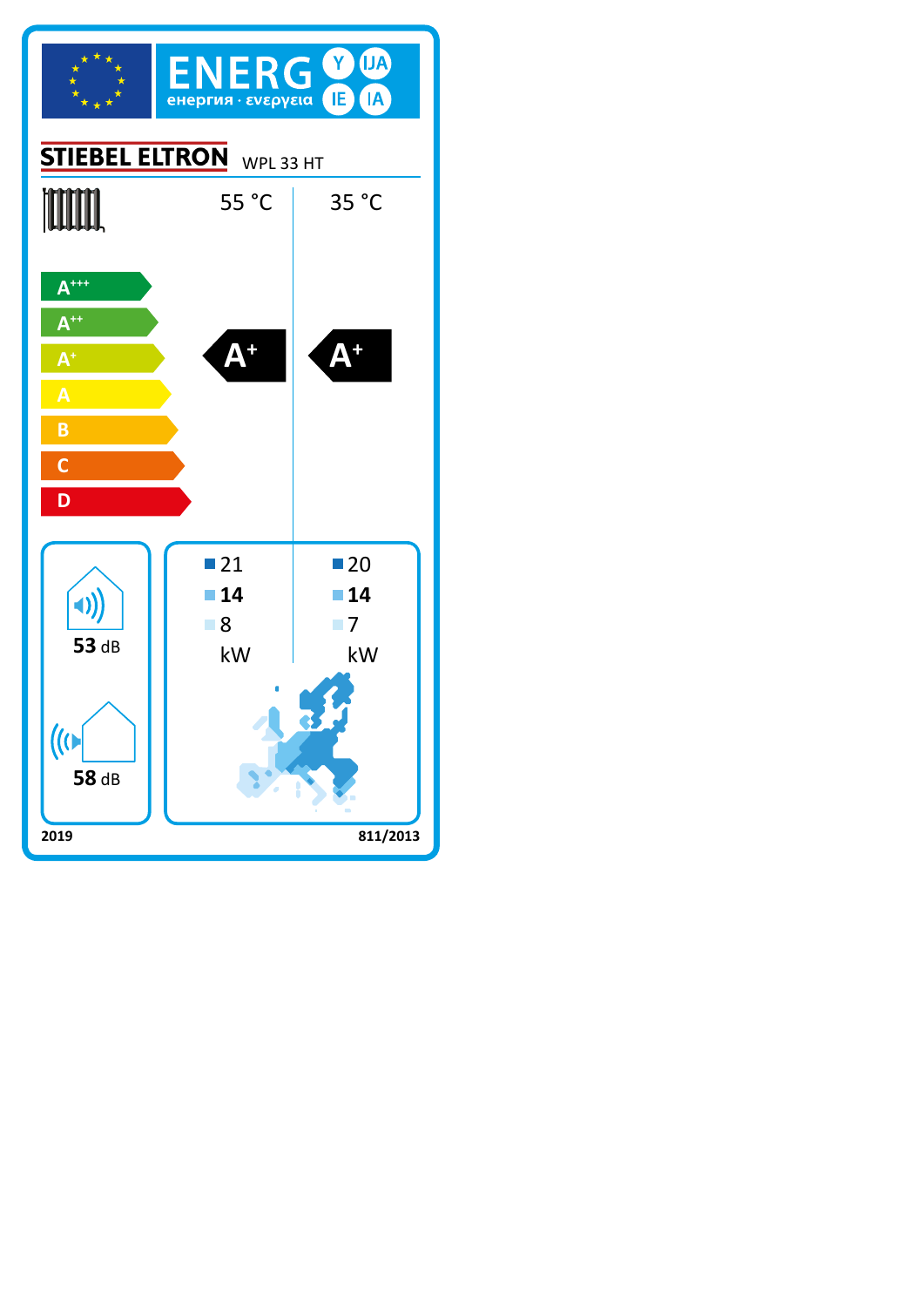### **Product datasheet: Room heater to regulation (EU) no. 811/2013**

|                                                                                                                       |       | WPL 33 HT             |
|-----------------------------------------------------------------------------------------------------------------------|-------|-----------------------|
|                                                                                                                       |       | 229938                |
| Manufacturer                                                                                                          |       | <b>STIEBEL ELTRON</b> |
| Energy efficiency class for central heating in moderate climates for<br>medium temperature applications               |       | A+                    |
| Energy efficiency class for central heating in moderate climates for low<br>temperature applications                  |       | A+                    |
| Rated heating output in moderate climates for average temperature<br>applications (Prated)                            | kW    | 14                    |
| Rated heating output in moderate climates for low temperature<br>applications (Prated)                                | kW    | 14                    |
| Seasonal room heating efficiency in moderate climates for average<br>temperature applications $( \nabla \mathbf{s} )$ | $\%$  | 122                   |
| Seasonal room heating efficiency in moderate climates for low<br>temperature applications (ns)                        | %     | 147                   |
| Annual energy consumption in moderate climates for average<br>temperature applications (QHE)                          | kWh/a | 9557                  |
| Annual energy consumption in moderate climates for low temperature<br>applications (QHE)                              | kWh/a | 7663                  |
| Sound power level internal                                                                                            | dB(A) | 53                    |
| Sound power level external                                                                                            | dB(A) | 58                    |
| Rated heating output in colder climates for average temperature<br>applications (Prated)                              | kW    | 21                    |
| Rated heating output in colder climates for low temperature applications<br>(Prated)                                  | kW    | 20                    |
| Rated heating output in warmer climates for average temperature<br>applications (Prated)                              | kW    | 8                     |
| Rated heating output in warmer climates for low temperature applications<br>(Prated)                                  | kW    | $\overline{7}$        |
| Seasonal room heating efficiency in colder climates for average<br>temperature applications $( \nabla \mathbf{s} )$   | %     | 92                    |
| Seasonal room heating efficiency in colder climates for low temperature<br>applications (ns)                          | $\%$  | 110                   |
| Seasonal room heating efficiency in warmer climates for average<br>temperature applications (η s)                     | $\%$  | 163                   |
| Seasonal room heating efficiency in warmer climates for low temperature<br>applications $( \nabla s )$                | $\%$  | 183                   |
| Annual energy consumption in colder climates for average temperature<br>applications (QHE)                            | kWh/a | 22302                 |
| Annual energy consumption in colder climates for low temperature<br>applications (QHE)                                | kWh/a | 17781                 |
| Annual energy consumption in warmer climates for average temperature<br>applications (QHE)                            | kWh/a | 2907                  |
| Annual energy consumption in warmer climates for low temperature<br>applications (QHE)                                | kWh/a | 2489                  |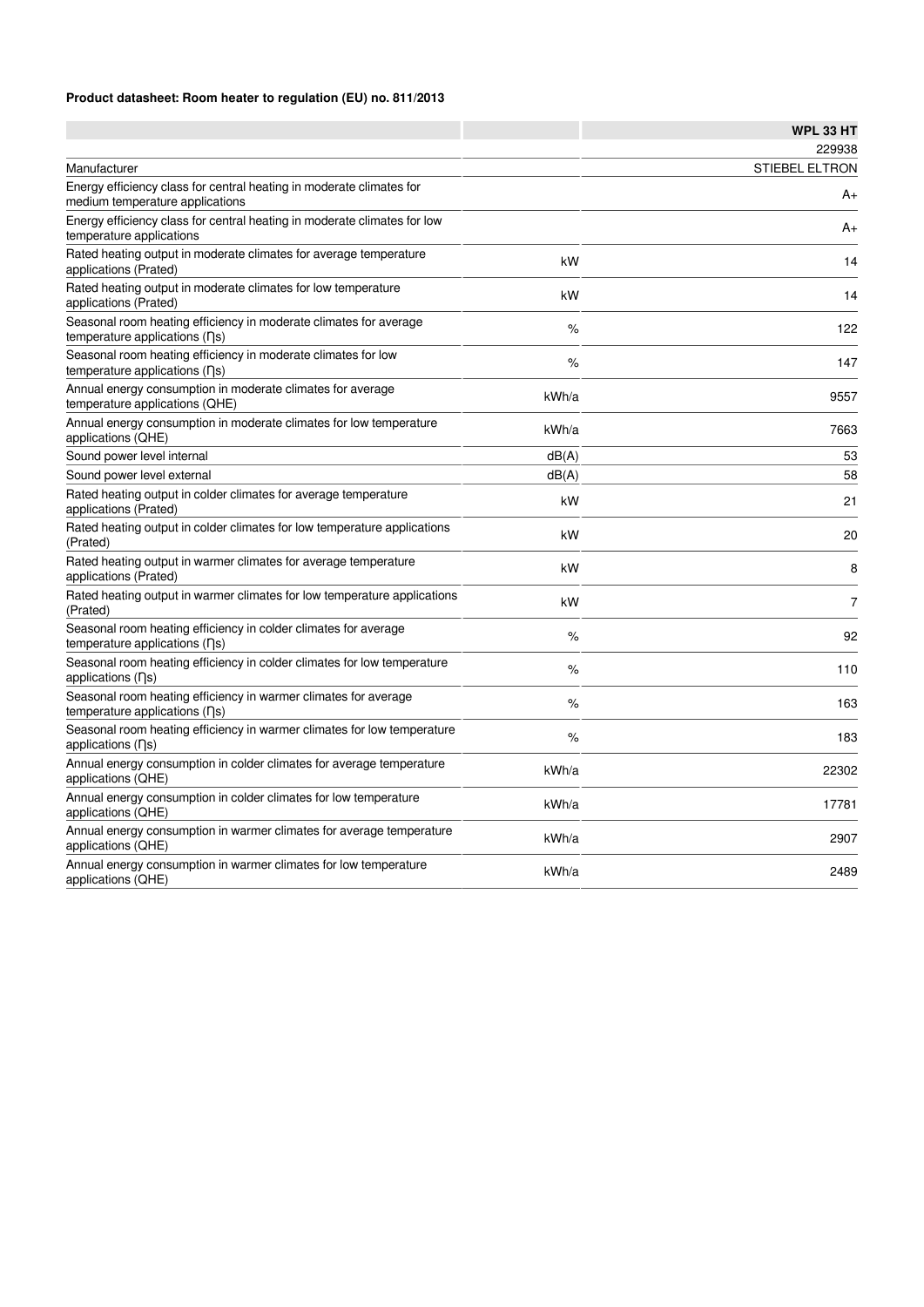



## **STIEBEL ELTRON**

WPL 33 HT

# **TOOTAL**

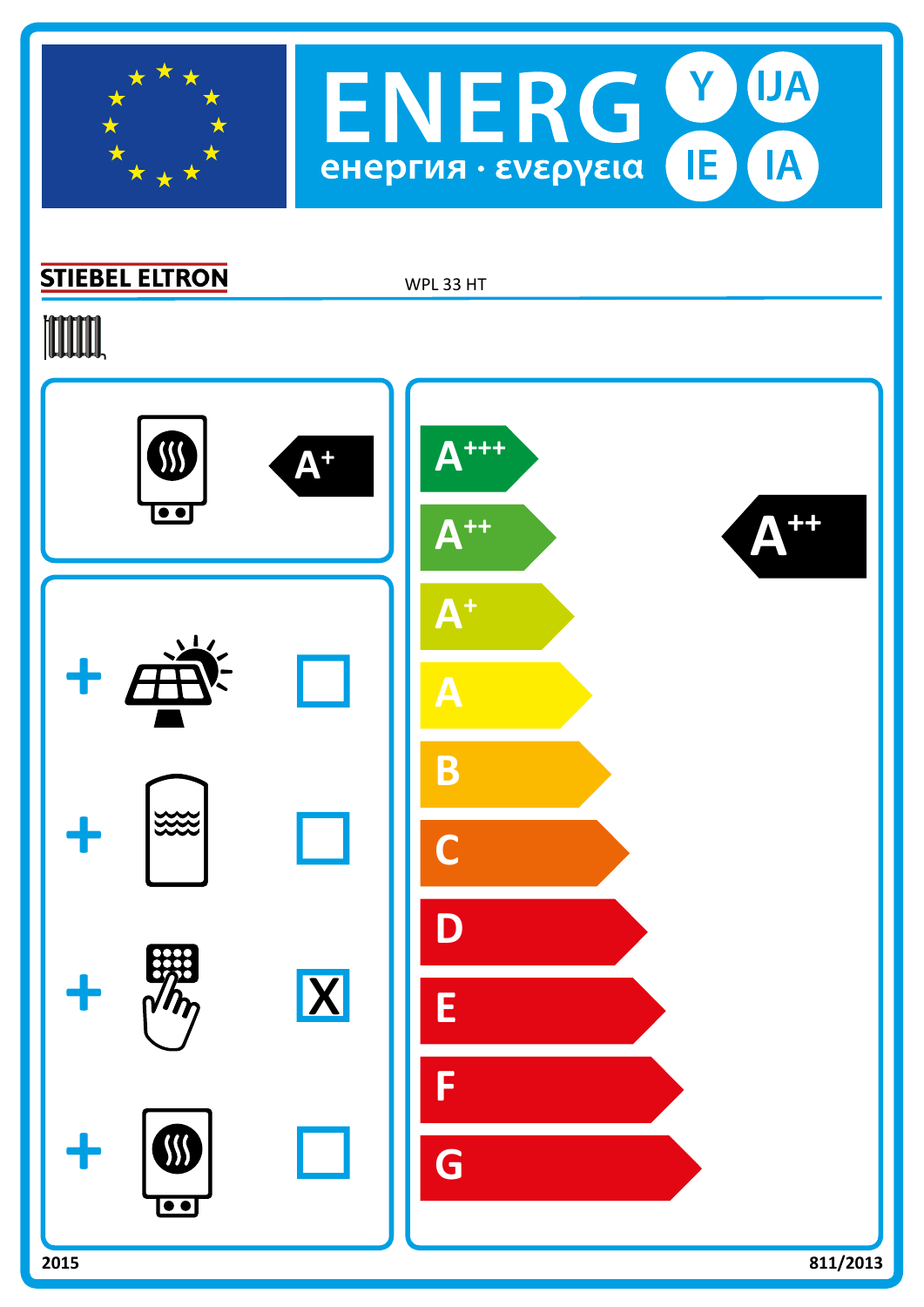### **Product datasheet: Composite system consisting of room heater and temperature controller to regulation (EU) no. 811/2013**

|                                                                                                                                              |      | <b>WPL 33 HT</b>      |
|----------------------------------------------------------------------------------------------------------------------------------------------|------|-----------------------|
|                                                                                                                                              |      | 229938                |
| Manufacturer                                                                                                                                 |      | <b>STIEBEL ELTRON</b> |
| Seasonal room heating efficiency in moderate climates for average<br>temperature applications $( \nabla \mathbf{s})$                         | $\%$ | 122                   |
| Temperature controller class                                                                                                                 |      | VI                    |
| Contribution of temperature controller to room heating energy efficiency                                                                     | $\%$ | 4                     |
| Room heating energy efficiency of composite system under moderate<br>climatic conditions                                                     | $\%$ | 126                   |
| Room heating energy efficiency of composite system under colder<br>climatic conditions                                                       | $\%$ | 96                    |
| Room heating energy efficiency of composite system under warmer<br>climatic conditions                                                       | $\%$ | 167                   |
| Value of differential between room heating energy efficiency under<br>moderate climatic conditions and that under colder climatic conditions | $\%$ | 30                    |
| Value of differential between room heating energy efficiency under<br>warmer climatic conditions and that under moderate climatic conditions | $\%$ | 41                    |
| Energy efficiency class for central heating in moderate climates for<br>medium temperature applications                                      |      | $A_{+}$               |
| Room heating energy efficiency class of composite system under<br>moderate climatic conditions                                               |      | $A_{++}$              |